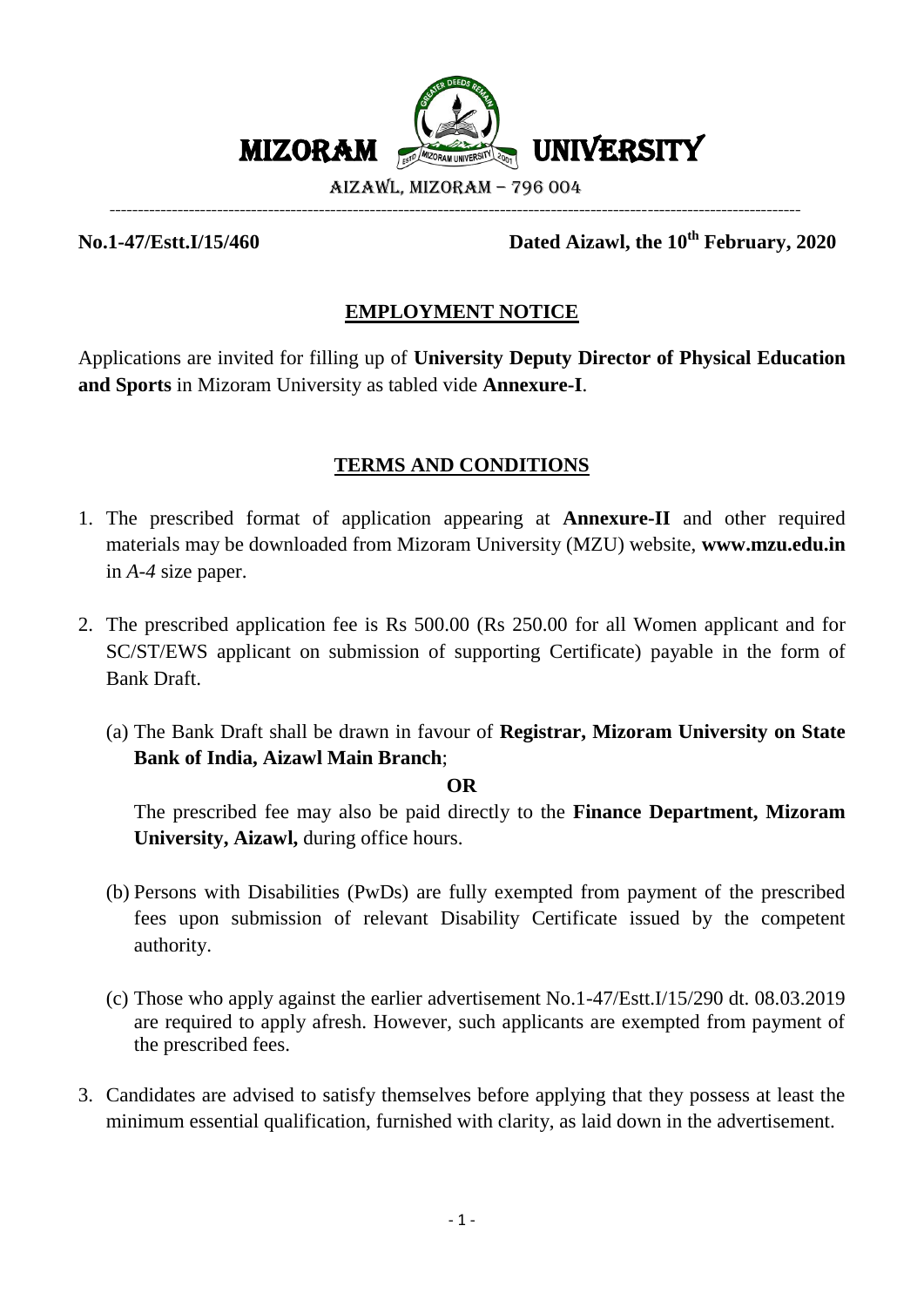- 4. Application received after the last date of submission, incomplete in any respect and any fresh paper/enclosures after the closing date shall not be considered. The University shall not be responsible for postal delays. Canvassing directly or indirectly at any stages of the recruitment processes will lead to disqualification.
- 5. The crucial date for reckoning possession of educational and other qualifications, possession of required experience, etc. is the last date of submission of application.
- 6. Applications should be supported by relevant documents (self certified) in all respects. Claims of educational qualifications should be supported by Certificates/Marksheets. Applications not supported by documents shall be summarily rejected.
- 7. Candidate already in service should submit their application through Proper Channel. While an advance copy may be sent directly, a No Objection Certificate (NOC) or duly forwarded application should be produced at the time of interview. Such candidates are also required to produce 'Integrity Certificate' and 'Vigilance Clearance Certificate' at the time of interview, if not submitted earlier.
- 8. Any change in the correspondence address, mobile/telephone no. and email address shall be communicated to the University, in writing.
- 9. The University shall verify the antecedents or documents submitted by a candidate, at any time, at the time of appointment or during the tenure of service. In case of fake documents, clandestine antecedents or suppression of information, services in the University shall be terminated.
- 10.The University reserves the right not to fill the post.
- 11.Applicants awarded degrees by foreign Universities are required to submit Equivalence Certificate issued by Association of Indian Universities, New Delhi. The University reserves the right to require Equivalence Certificate for various degrees from any of the applicant.
- 12.Government of India is striving for gender balance in Government jobs. Women candidates fulfilling the eligibility criteria are encouraged to apply.
- 13.Relaxations and concessions shall apply as per GoI/UGC norms.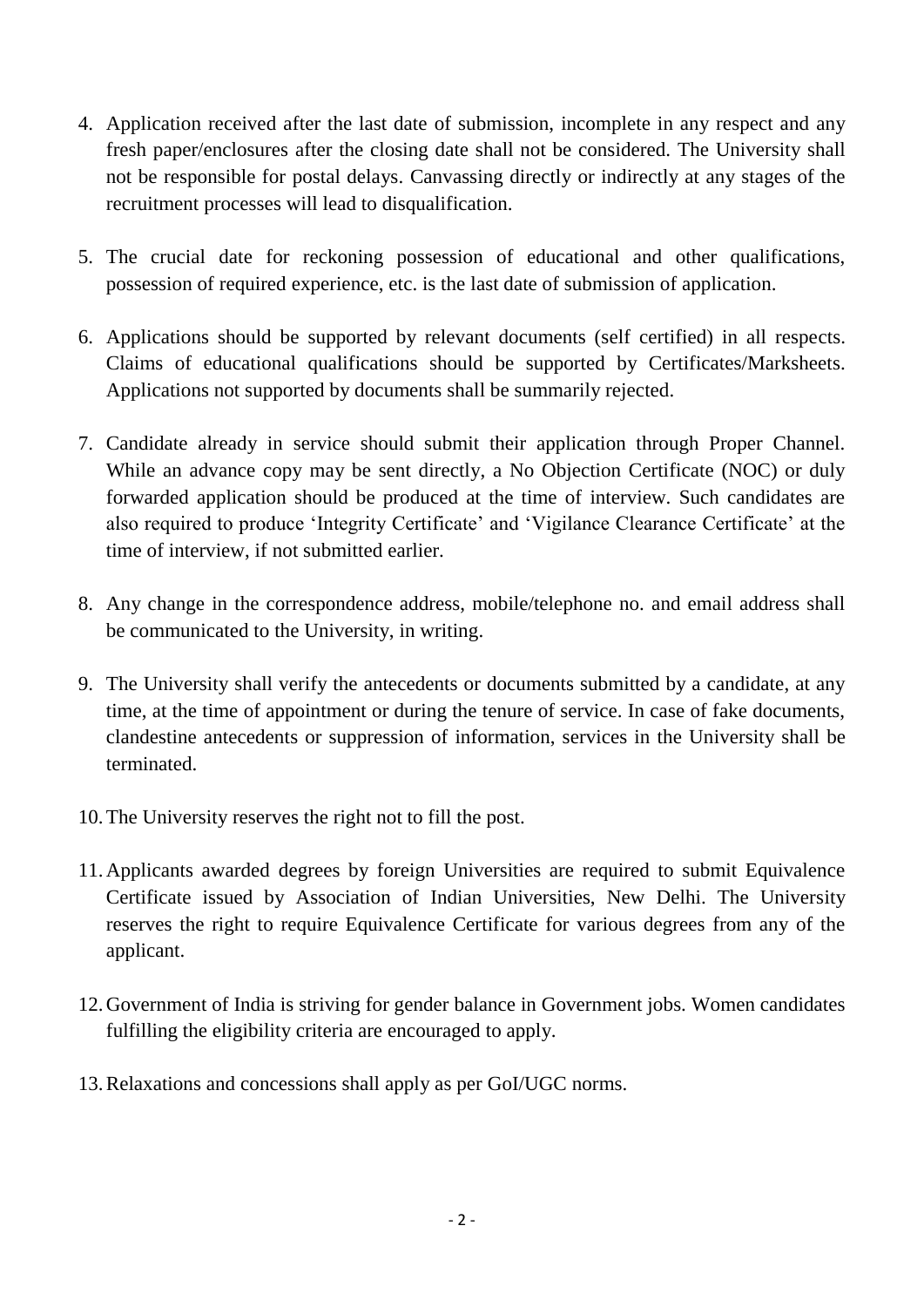- 14.The completeness of the submitted application is the sole responsibility of the applicant. The University shall not be responsible for any delay/loss due to postal or technical reasons.
- 15.In case of any inadvertent mistake in the advertisement and in the process of selection, which may be detected at any stage, even after issue of appointment, the University reserves the right to modify/withdraw/cancel any communication made to the candidate.
- 16.Last date of receipt of complete application is **19th March, 2020**. The application along with Bank Draft/MZU Receipt may be submitted to the **Joint Registrar, Establishment, Mizoram University, Aizawl, Mizoram - 796004**. Applications shall be submitted by superscribing the post applied on the envelope.

*Sd/- Prof. Lalnundanga Registrar*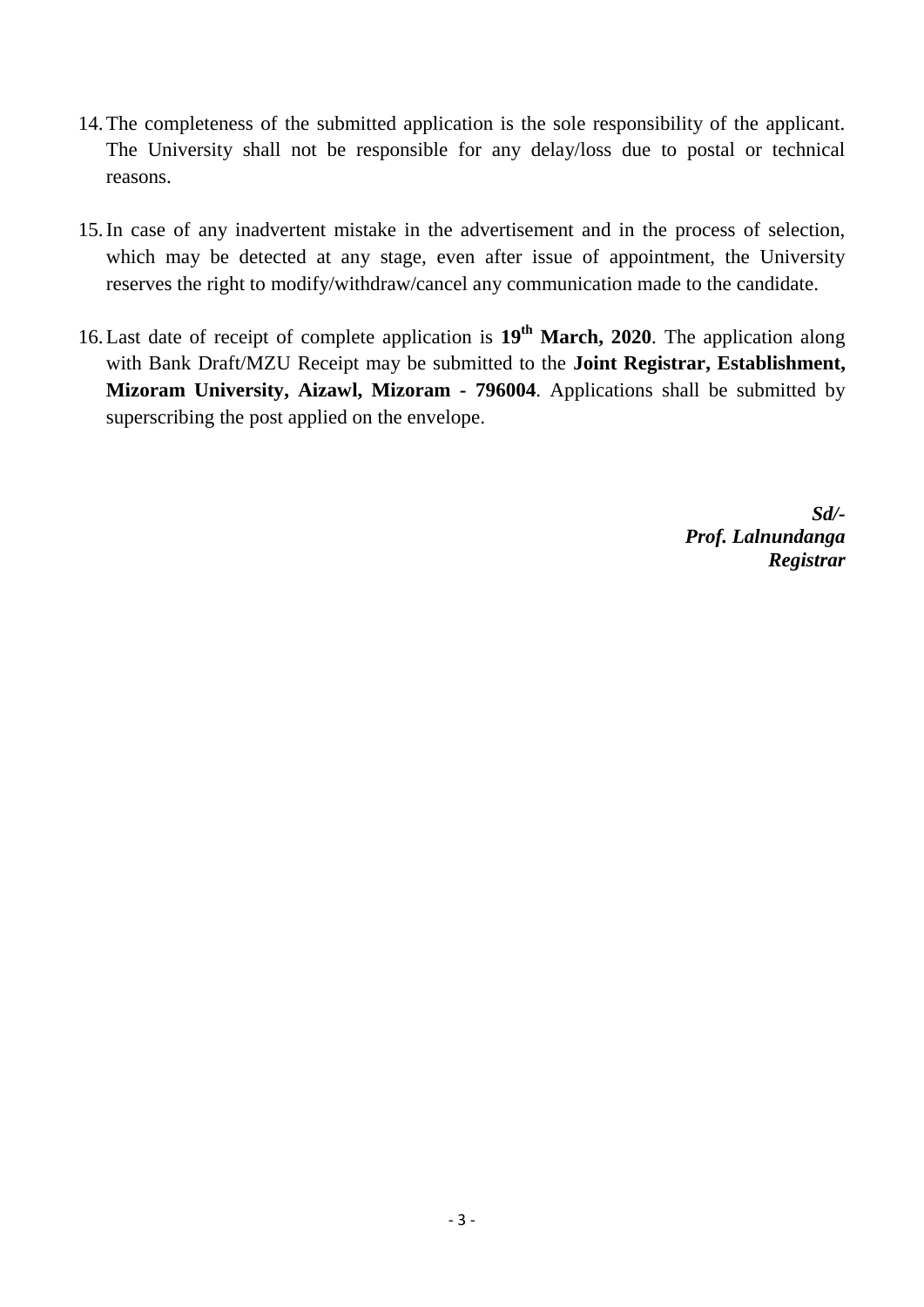## **ANNEXURE-I**

| <b>Name of Post</b>       | : University Deputy Director of Physical Education and Sports  |
|---------------------------|----------------------------------------------------------------|
| No. of Post               | $\therefore$ 1 UR                                              |
| Pay Scale                 | : Academic Level 12 with rationalized Entry Pay of Rs 79,800/- |
| Retirement age : 62 years |                                                                |

## **Eligibility (A or B):**

**A.**

- (i) A Ph.D in Physical Education or Physical Education and Sports or Sports Science. Candidates from outside the university system, in addition, shall also possess at least 55% marks (or an equivalent grade in a point scale wherever grading system is followed) at the Master's Degree level by the university concerned.
- (ii) Eight years experience as University Assistant Director of Physical Education and Sports/College Director of Physical Education and Sports.
- (iii) Evidence of organizing competitions and conducting coaching camps of at least two weeks duration.
- (iv) Evidence of having produced good performance of teams/athletes for competitions like state/national/inter-university/combined university, etc.
- (v) Passed the physical fitness test in accordance with the UGC (Minimum Qualifications for Appointment of Teachers and other Academic Staff in Universities and Colleges and other Measures for the Maintenance of Standards in Higher Education) Regulations, 2018.

## **OR**

**B.** An Olympic games/world cup/world Championship medal winner who has a degree at least at the Post-Graduation Level.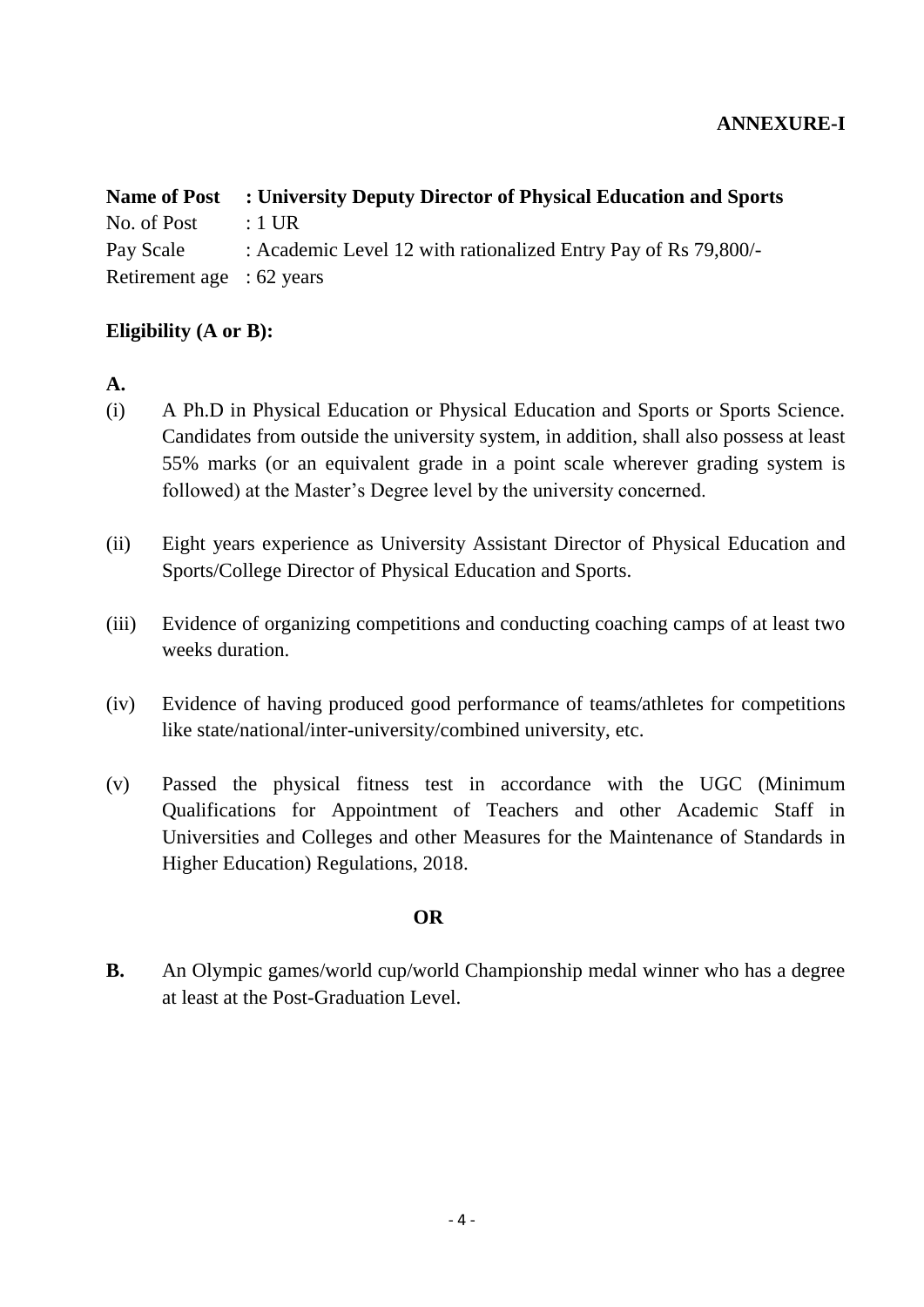## *ANNEXURE – II*

# **MIZORAM UNIVERSITY : AIZAWL**

*(Application form – Prescribed format)*

*Paste 1(one) passport size colour photograph (Do not staple)*

# **Advertisement No. : No.1-47/Estt.I/15/460 dated 10th February, 2020**

# **Name of post applied: University Deputy Director of Physical Education and Sports**

| 1. Demand Draft/Receipt No. ______________________ Date: ________________ Amount: Rs. |  |  |
|---------------------------------------------------------------------------------------|--|--|
| 2. Name of the Applicant<br>(in block letters)<br>3. Sex (Male/Female/Transgender) :  |  |  |
| 4. Father's Name                                                                      |  |  |
| 5. Date and Place of Birth                                                            |  |  |
| 6. Religion                                                                           |  |  |
| 7. Category-Gen/SC/ST/OBC/EWS :                                                       |  |  |
| 8. Whether Physically Handicapped?:<br>(If 'yes', state whether $VH/HH/OH$ )          |  |  |
| 9. State of Domicile                                                                  |  |  |
| 10. Permanent Address                                                                 |  |  |
|                                                                                       |  |  |

## **11. Address for Correspondence :**

| Phone      | $\bullet$ |  |               |
|------------|-----------|--|---------------|
| E-mail     |           |  |               |
| Landmark : |           |  | $contd. 2/$ - |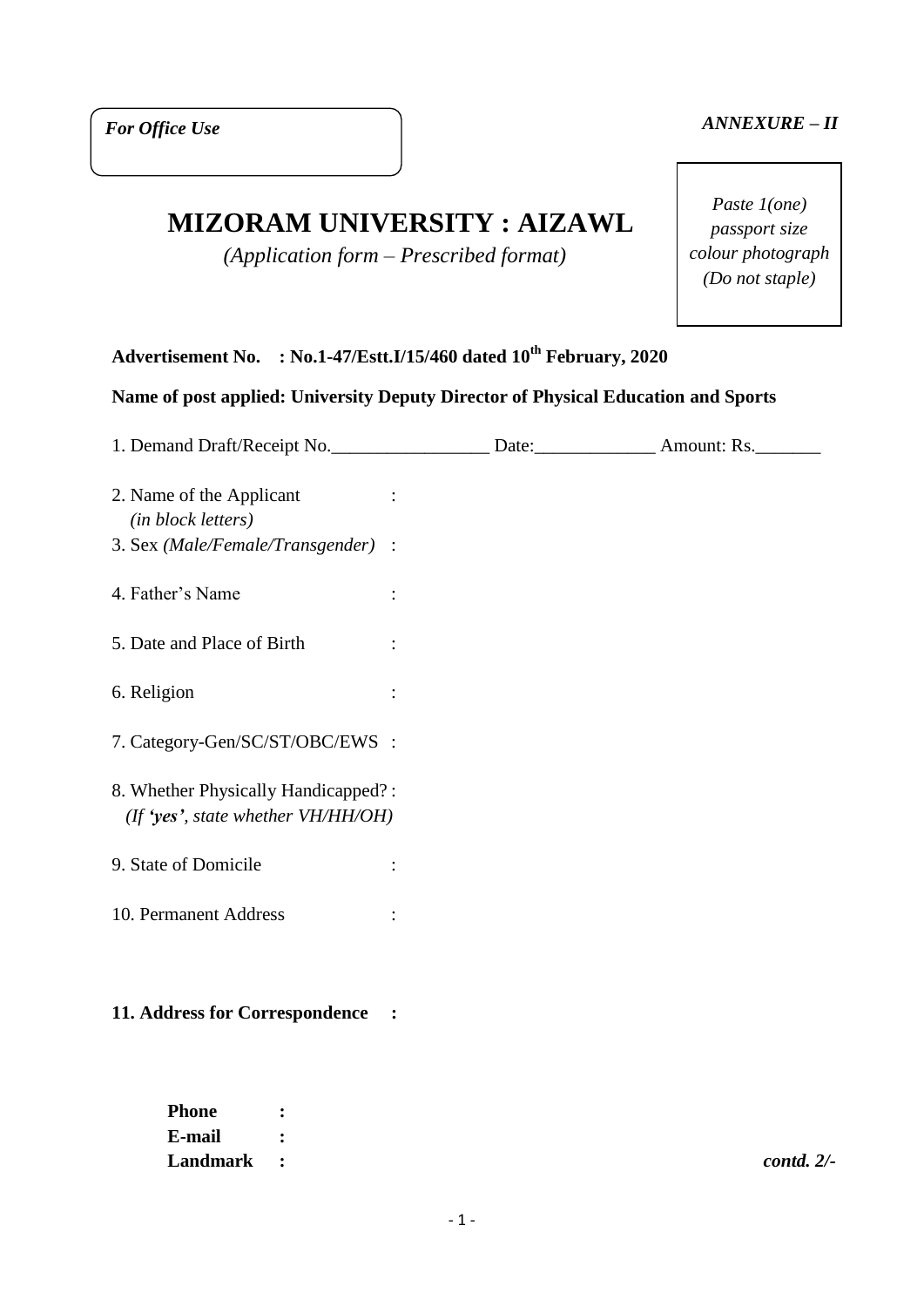| Sl. | Examination | Division (with | Subject(s) | Year | Board /    | Distinction     |
|-----|-------------|----------------|------------|------|------------|-----------------|
| No. | Passed      | % of marks)    |            |      | University | Achieved if any |
|     |             |                |            |      |            |                 |
|     |             |                |            |      |            |                 |
|     |             |                |            |      |            |                 |
|     |             |                |            |      |            |                 |
|     |             |                |            |      |            |                 |
|     |             |                |            |      |            |                 |
|     |             |                |            |      |            |                 |
|     |             |                |            |      |            |                 |
|     |             |                |            |      |            |                 |
|     |             |                |            |      |            |                 |
|     |             |                |            |      |            |                 |
|     |             |                |            |      |            |                 |
|     |             |                |            |      |            |                 |

12. Academic records beginning with High School Examination:

13. Technical qualifications, if any:

# 14. Work experience, with particulars of posts held:

| Sl. | Post Held | Employer | Last Basic Pay Drawn | Nature of | Period with dates |
|-----|-----------|----------|----------------------|-----------|-------------------|
| No. |           |          | with pay scale       | work      | From:<br>To:      |
|     |           |          |                      |           |                   |
|     |           |          |                      |           |                   |
|     |           |          |                      |           |                   |
|     |           |          |                      |           |                   |
|     |           |          |                      |           |                   |
|     |           |          |                      |           |                   |
|     |           |          |                      |           |                   |
|     |           |          |                      |           |                   |
|     |           |          |                      |           |                   |
|     |           |          |                      |           |                   |
|     |           |          |                      |           |                   |
|     |           |          |                      |           |                   |
|     |           |          |                      |           |                   |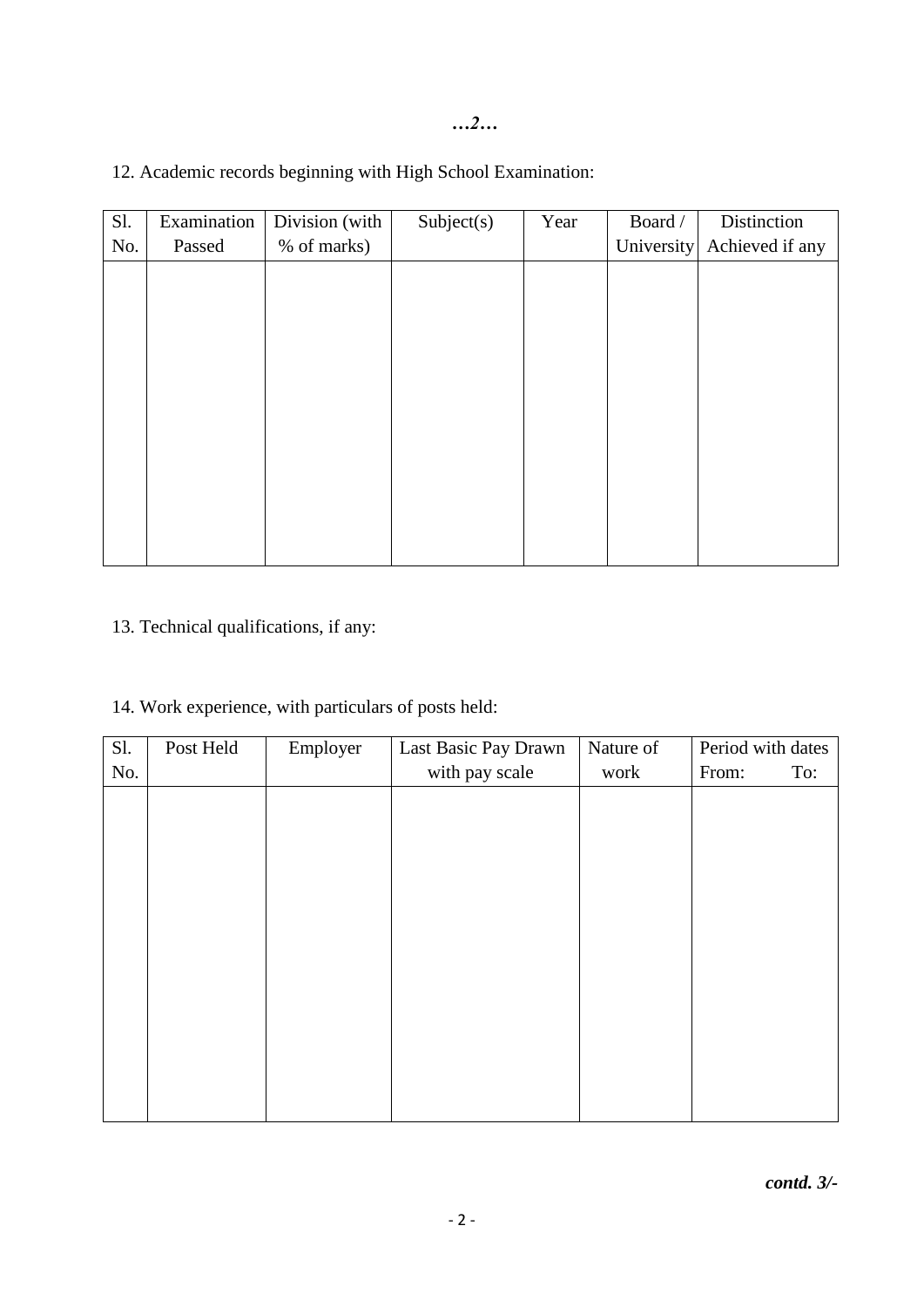*…3…*

15. List of Enclosures :

(i)

(ii)

- (iii)
- (iv)
- (v)
- (vi)

*Note: All particulars should be supported by relevant documents.*

*I have read the detailed Employed Notice and I shall abide by all the terms and conditions of the advertisement.*

*I also certify that the foregoing information is correct and complete to the best of my knowledge and belief. I am not aware of any circumstances which may impair my fitness for employment in Mizoram University.*

Date :

Place : Signature of the Candidate

**………..**